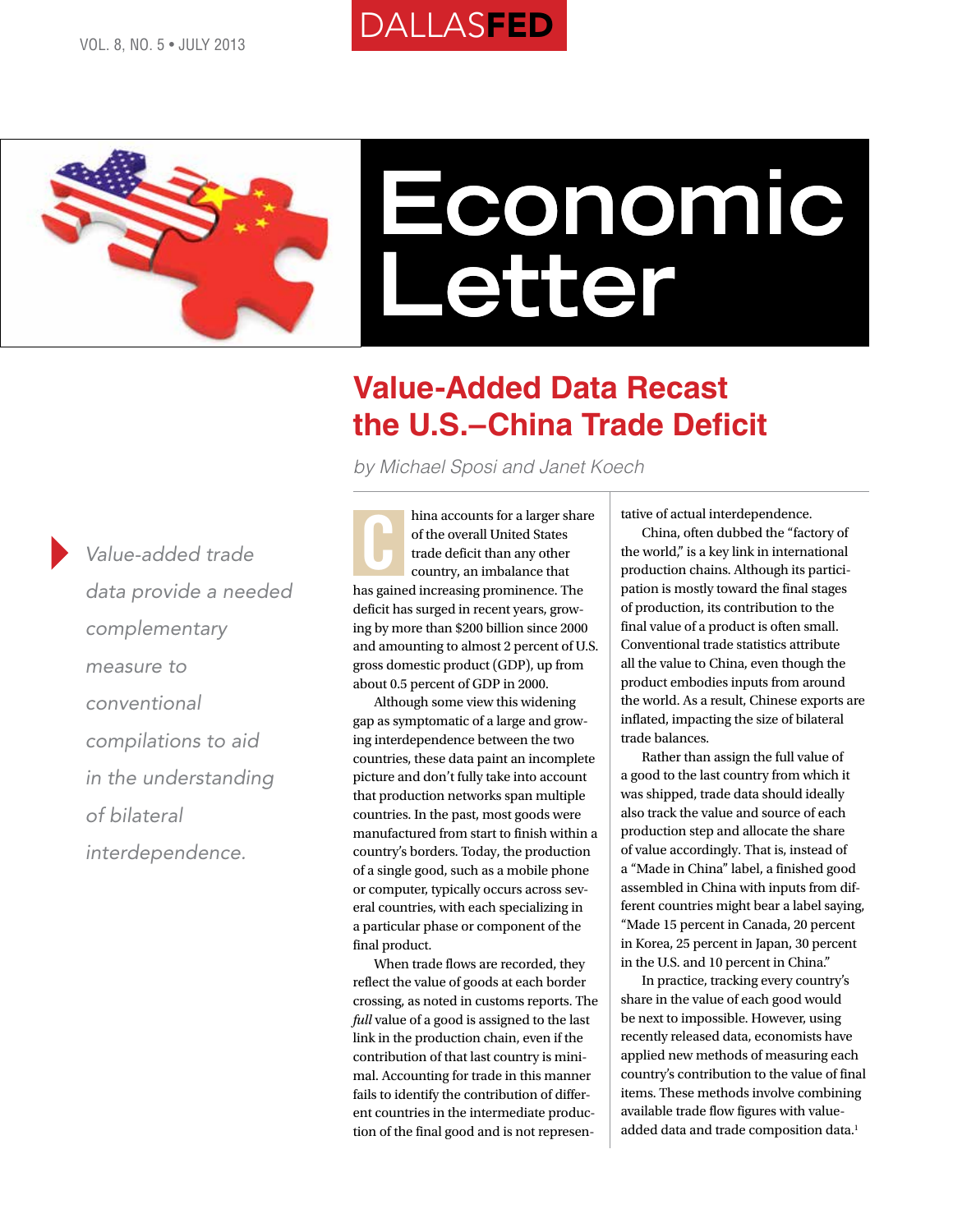*Data reveal that China engages in low valueadded production, while the U.S. engages in high value-added activities.*

#### Defining Value Added

Value added refers to the amount by which the value of a good or service increases at a specific step in a production process. Inputs (computer chips and bare circuit boards) are converted into outputs (assembled circuit boards). These are then combined with other inputs (processor, an operating system, memory and a hard drive) to become a computer. The value of total (gross) output from every stage of production can be decomposed into two parts: the value of intermediate inputs and the value added during production. The value added at each step of production is computed by taking the gross value of the output and subtracting the value of all intermediate inputs. Equivalently, value added is defined as the value of output that compensates for the factors of production (such as labor and physical capital) that transform the intermediate inputs into output.

Data reveal that China engages in low value-added production, while the U.S. engages in high value-added activities. At the most aggregate level, the share of value added in gross output in China was 34 percent in 2005, compared with the U.S. at 53 percent.<sup>2</sup> Meanwhile, the average proportion for the rest of the world— Organization for Economic Cooperation and Development (OECD) countries plus some non-OECD countries and excluding the U.S. and China—was 47 percent (*Chart* 



NOTE: Rest of world includes OECD countries plus 11 non-OECD countries, excluding U.S. and China. SOURCE: Organization for Economic Cooperation and Development's Input-Output tables.

*1*).3 These numbers mean that for every dollar of gross output produced in China, only 34 cents is value created by Chinese factors of production, while each dollar of U.S. output attributes 53 cents of value to U.S. factors of production.

#### Trade Compositions

Another aspect of China's role in global production chains is explained by the composition of its trade. More than 75 percent of China's imports are intermediate goods, compared with 50 percent in the U.S. and an average of 60 percent for the rest of the world.4 Final goods account for only about 25 percent of China's imports compared with 50 percent for the U.S. and an average of 40 percent for the rest of the world (*Chart 2*).

The composition of exports also varies across countries. While intermediate goods account for only 40 percent of China's exports, the share is much higher elsewhere, including in the U.S. where the average share is about 55 percent. Conversely, final goods account for 60 percent of China's total exports versus 45 percent for the U.S.

Looking at the direct trade flows between the U.S. and China reveals that intermediate goods account for 70 percent of U.S. exports to China. In the other direction, final goods account for 75 percent of Chinese exports to the U.S. China's sizeable imports of intermediate goods and exports of final goods suggest its role as an assembly hub of imported inputs into end products—it is typically at the end of the value chain in global production networks.

#### Understanding the Data

Combining value-added data with the trade composition figures paints an interesting picture. The U.S. engages in high value-added activities in early stages of production resulting in intermediate goods. Early stages of production of such high-tech items as computer central processing units often entail extensive use of resources on research and development and design. Production of these components requires a large share of highly skilled workers and sophisticated equipment, so the proportion of value added is high. These intermediate goods are then exported to countries such as China, where intermediate goods from various sources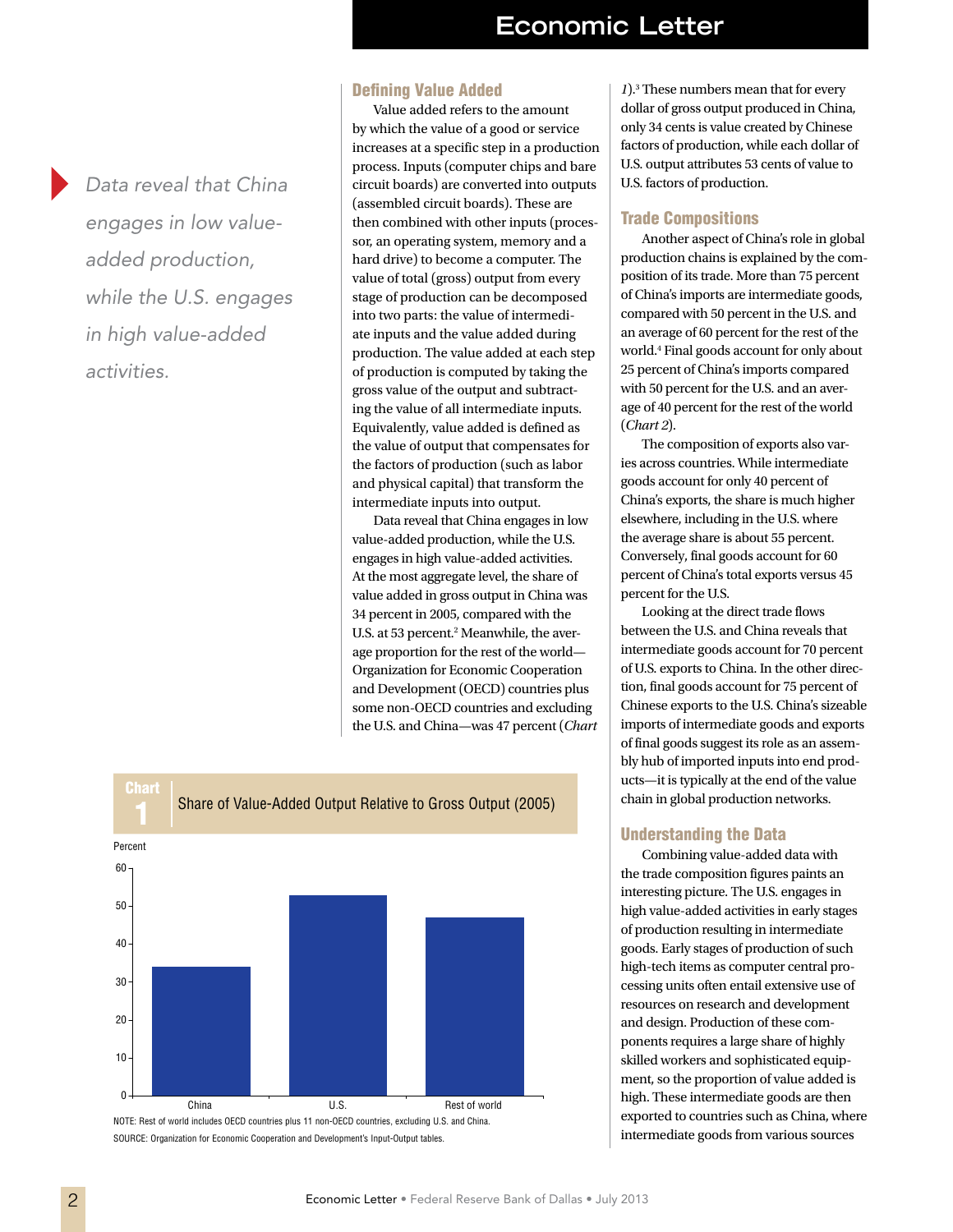are combined and converted into final goods for export. However, the assembly process involves a small share of value added. The asymmetries between the U.S. and China in value-added shares and in trade composition have distinct implications for interpreting the interdependence between the two countries vis-à-vis trade statistics.

#### Measuring Value-Added Trade

To illustrate, suppose that computer components worth \$350 are produced in Japan and exported to China, and a monitor assembly worth \$100 is exported by the U.S. to China. Now, assume that China puts together and packages the monitor and other computer components into a final computer, which it exports to the U.S. for \$500. Under conventional trade measures, customs data will record the transaction as a U.S. import from China valued at \$500, even though most of the value was created in Japan. The contribution to the bilateral trade balance between the U.S. and China will be a deficit of \$400 for the U.S.

However, not all the value of the computer should be attributed to China since it imported \$450 worth of intermediate components to build the computer. Its value added in the computer was only \$50, not \$500. Using value-added trade measures, the transaction would be split to show trade from the U.S. perspective as an import of \$350 from Japan and only \$50 from China—a picture very different from the one represented in customs data. In fact, when measured in valueadded terms, the contribution to the bilateral trade balance between the U.S. and China will be a \$50 surplus for the U.S. (*Chart 3*).

This example, while illustrating the main idea behind measuring value-added trade, masks some important details and underscores the need for further analysis. For instance, the \$350 in computer components produced in Japan may incorporate parts from Germany and Korea, which may also be made from inputs from other countries, including the U.S. and China.

The World Trade Organization (WTO) and the OECD provide estimates of value-added trade based on methodology proposed by economists Robert Johnson and Guillermo Noguera.<sup>5</sup> These data decompose the value of a final good in a





NOTE: Annual data through 2011 are available and composition shares are broadly similar to 2009 data. Rest of world includes OECD countries plus 28 non-OECD countries, excluding U.S. and China.

SOURCE: Organization for Economic Cooperation and Development's Structural Analysis (STAN) database.



given country into the individual values contributed by all other countries. Rather than allocating the total value of a good to the last link in the production chain, as is done in customs data, value-added trade estimates the contribution of each country in the production process to the overall value of the final good.

#### Reinterpreting the Trade Gap

When trade is expressed in valueadded terms, the U.S. trade deficit with China is far less than it would be when measured in gross terms. In 2009, U.S. imports from China were \$89 billion larger in gross terms than in value-added terms. On the other hand, U.S. exports to China were only \$26 billion larger in gross terms than in value-added terms.

**U.S. value-added trade** China and China China China and China China China China China China China China China China China China China \$350 \$100 \$50



Taken together, the U.S.–China trade deficit, computed as U.S. imports from China minus U.S. exports to China, is \$63 billion larger using gross rather than value-added calculations.

Measuring trade in value-added terms lowers the deficit in 2009 by 33 percent, to \$126 billion from \$189 billion. These data also show that the U.S. is less trade dependent on China than conventionally thought. The U.S.–China trade deficit as a percentage of U.S. GDP falls to 0.9 percent from 1.4 percent in 2009 using valueadded instead of gross trade (*Chart 4*). Put another way, since 2000, China's share in the overall U.S. trade deficit on average is more than 25 percent larger when measured in *gross* terms rather than *valueadded* terms.